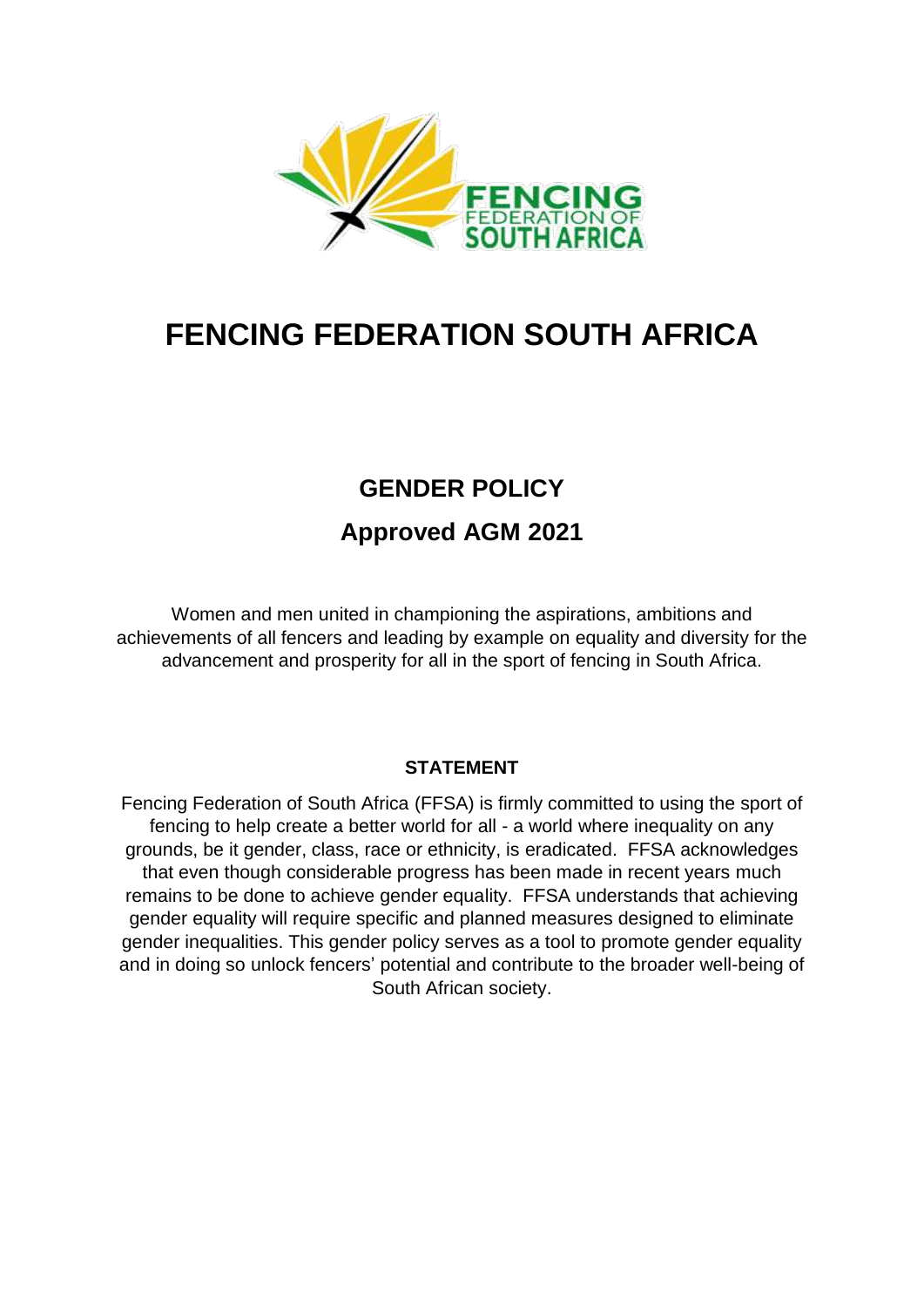## **1. Goal**

To support the achievement of gender equality in the sport of fencing and contribute to the equal and sustainable development of broader society. To strengthen FFSA's policy and operational framework to promote gender equality and gender mainstreaming.

## **2. Objectives**

- **2.1.** To advance women's equal participation with men as fencers and decision-makers in shaping and developing the sport of fencing.
- **2.2.** To support all fencers in the achievement of their full potential while taking into consideration historical gender inequalities and gender differentials.
- **2.3.** To mainstream gender into all aspects of FFSA; policy, projects/programmes, development and management.
- **2.4.** To reduce gender inequalities in all aspects of fencing.
- **2.5.** To promote a gender-responsive and responsible organisational culture in FFSA and the fencing community in South Africa.

## **3. Guiding Principles**

- **3.1.** Women's empowerment is central to achieving gender equality.
- **3.2.** Promoting the equal participation of women as agents of change in the sport of fencing is essential to achieving gender equality.
- **3.3.** Gender equality can only be achieved through partnership between the different genders.
- **3.4.** Gender equality perspectives must be mainstreamed into every stage of development of all FFSA policies, programmes and projects.
- **3.5.** The term gender is used as a broad term that includes, inter alia, the different definitions of gender as outlined in 4.1- 4.4.

## **4. Definitions**

- **4.1. GENDER**: A person's internal sense of their gender which may be the same or differ from their biological sex and/or gender expression.
- **4.2. SEX**: A person's biological sex assigned at birth.
- **4.3. GENDER EXPRESSION**: the way a person chooses to express their identity, typically through appearance, dress or behaviour.
- **4.4. SEXUAL ORIENTATION**: A person's identity in relation to the gender or genders to which they are sexually attracted.
- **4.5. FENCER:** Refers to anyone participating in the sport, whether at club, national or international level.
- **4.6. COACH:** Refers to anyone involved in the training and development of fencers/athletes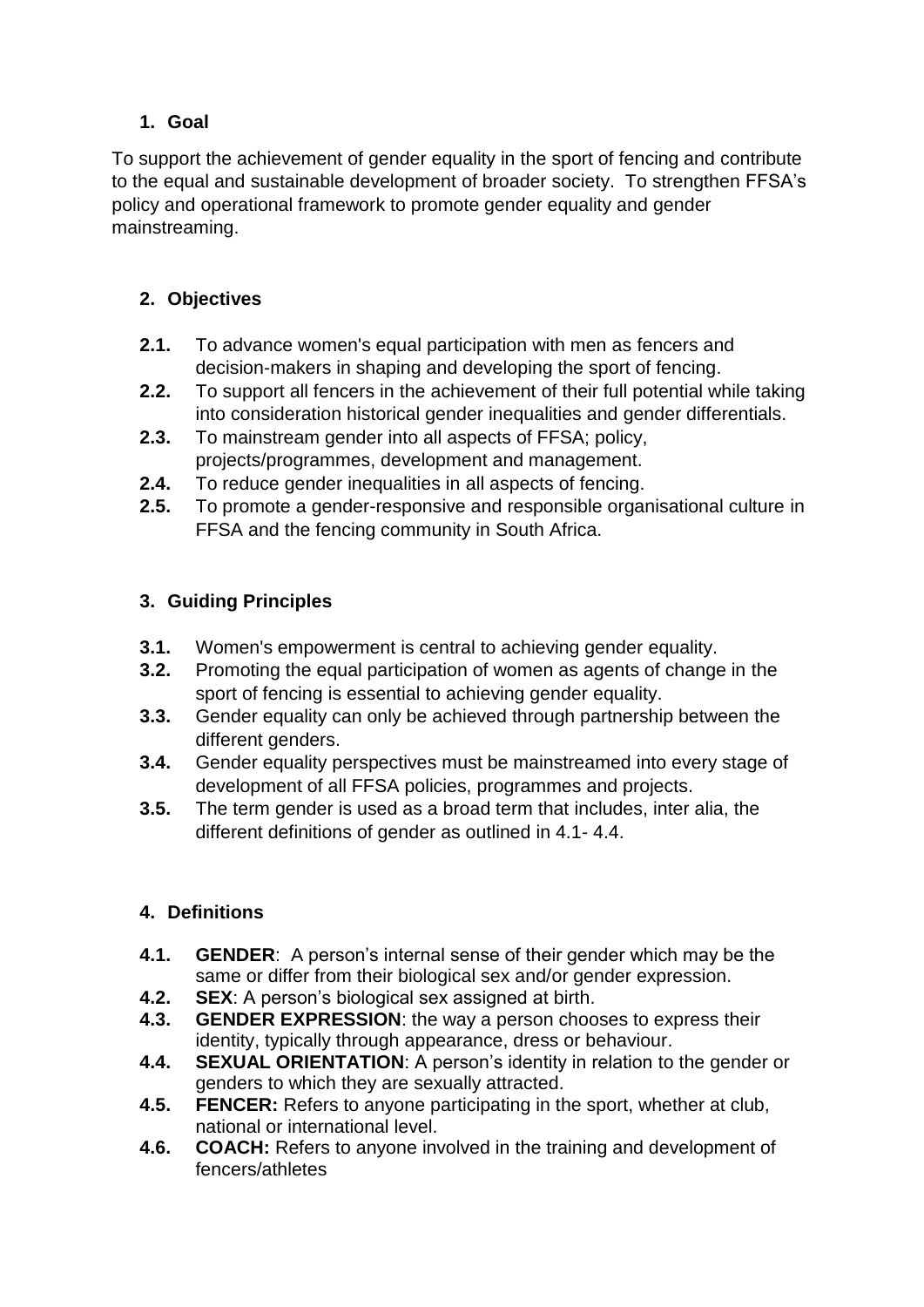- **4.7. ADMINISTRATOR:** Refers to anyone involved in the organisation and/or management of a club, province or country
- **4.8. SPECTATOR**: A person who is not directly involved with fencing who is present during fencing activities.
- **4.9. REFEREE**: A person involved in the management and adjudication of fencing bouts.
- **4.10. DT**: A person involved in the organisation and management of a competition.
- **4.11. FIGURES OF AUTHORITY**: Refers to anyone in a position of authority or power over the training/coaching of fencers, management of competitions and bouts, administration of clubs/provinces/national fencing.
- **4.12. TRANSGENDER**: Transgender is an umbrella term that describes people whose gender identity or expression does not match the sex they were assigned at birth. For the purpose of this policy, the term women shall include reference to transgender women. Given that FFSA does not have a policy on Transgender athletes yet, the International Olympic Committee's guidelines on participation in competition will apply.

#### **5. Discrimination, Harassment and Abuse**

#### **5.1. Discrimination:**

5.1.1. Discrimination is the act of treating an individual or group of people less fairly or less well, denying rights, benefits, or equitable treatment to an individual or group of people based on prejudice and bias.

5.1.2. Any form of discrimination based on gender, sex, sexual orientation or gender expression is unacceptable.

#### **5.2. Harassment and Abuse:**

Harassment is defined as unwanted conduct which has the purpose or effect of violating an individual's dignity and/or creating an intimidating, hostile, degrading, humiliating or offensive environment for that individual. This can be a single or repeated action in a verbal, physical, visual, online or written form.

5.2.1. Harassment and abuse are a form of discrimination. The following forms of harassment and abuse are defined. They can occur in isolation or in conjunction with other forms of abuse. Harassment and abuse may be conducted in person or online.

5.2.1.1 Psychological abuse — means any unwelcome act including confinement, isolation, verbal assault, humiliation, intimidation, infantilization, or any other treatment which may diminish the sense of identity, dignity, and self-worth.

5.2.1.2 Physical abuse — means any deliberate and unwelcome act e.g., punching, beating, kicking, biting and burning that causes physical trauma or injury. Such act can also consist of forced or inappropriate physical activity (e.g., age-, or physique inappropriate training loads; when injured or in pain), forced alcohol consumption, or forced doping practices.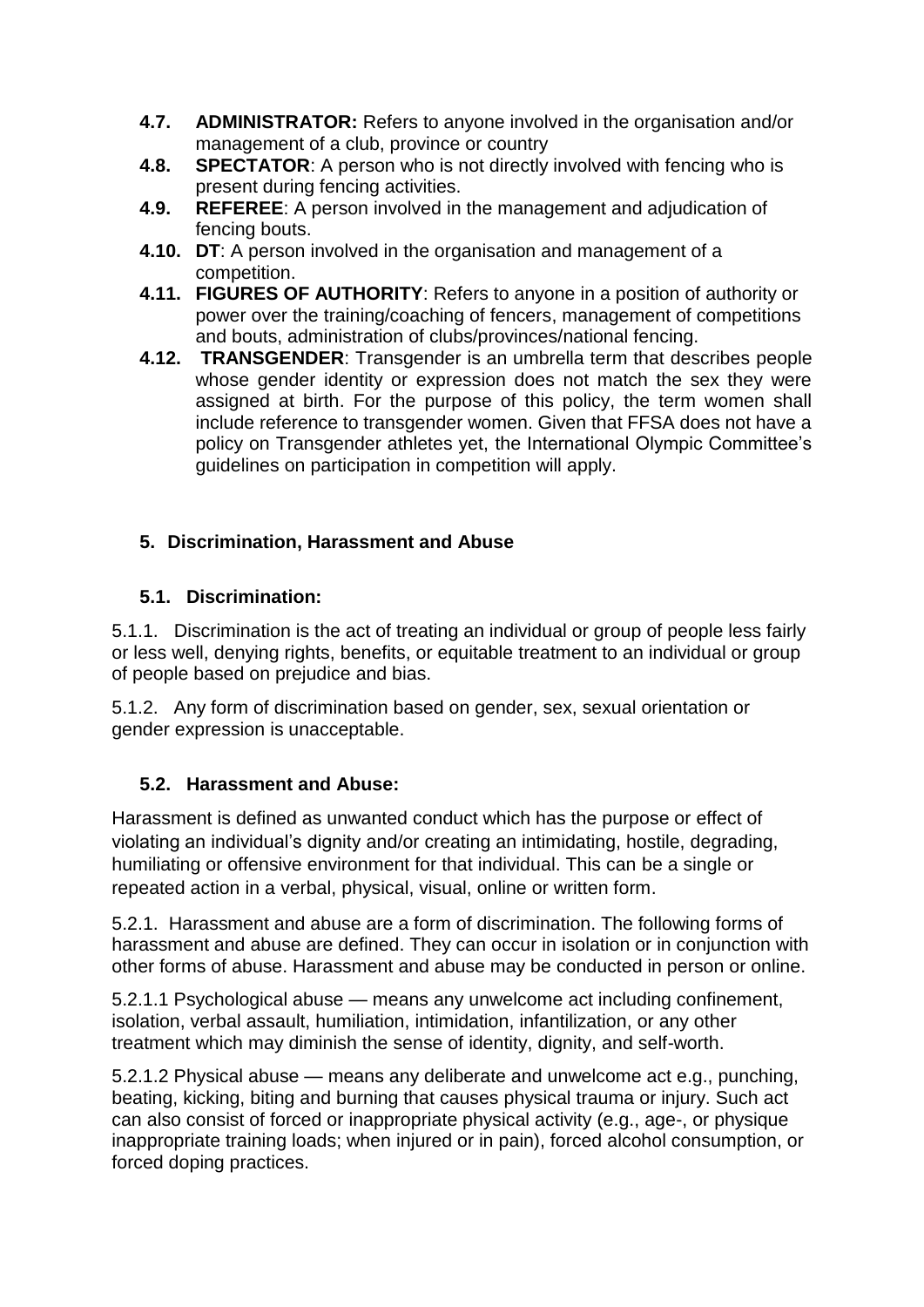5.1.2.3 Sexual harassment — any unwanted and unwelcome conduct of a sexual nature, whether verbal, non-verbal or physical. Sexual harassment can take the form of sexual abuse.

5.1.2.4 Sexual abuse — any conduct of a sexual nature, whether non-contact, contact or penetrative, where consent is coerced/manipulated or is not or cannot be given.

5.1.2.5 Neglect — The failure of a coach or other person with duty of care towards the athlete to provide a minimum level of care to the athlete, which is causing harm, allowing harm to be caused, or creating an imminent danger of harm.

5.1.2.6 Harassment and abuse based on any grounds, including gender, sex, gender expression and sexual orientation is unacceptable.

#### **6. Bystanding**

6.1. Bystanding is having suspicions or knowledge about any discrimination or harassment and failing to do anything about it.

6.2 Bystanding is equally as unacceptable as the act of discrimination, harassment or abuse itself as it makes the bystander complicit in the transgression/s committed.

#### **7. Responsibilities**

#### **7.1. Leadership:**

FFSA is committed to providing strategic direction to, and leadership for gender mainstreaming across the FFSA structures and fencing community:

- 7.1.1. Encourage and actively promote a gender-aware and gender-responsive organisational culture that values gender equality and is free from the gender biases and stereotypes that perpetuate inequality.
- 7.1.2. Adapt organisational structure, systems, processes and accountability mechanisms as necessary in order to remove barriers to and create the necessary environment (both formal and informal) for effective gender mainstreaming where all individuals have equal opportunity to be heard and respected and therefore make a positive impact on fencing SA.
- 7.1.3. Implement and track a gender responsive budget and resource allocation that strives for equality and mainstreaming at all levels.
- 7.1.4. Monitor and evaluate gender-related performance and outcomes and use this information to inform strategic decision-making.
- 7.1.5. Guide and monitor the implementation of the Gender Policy through the relevant structures.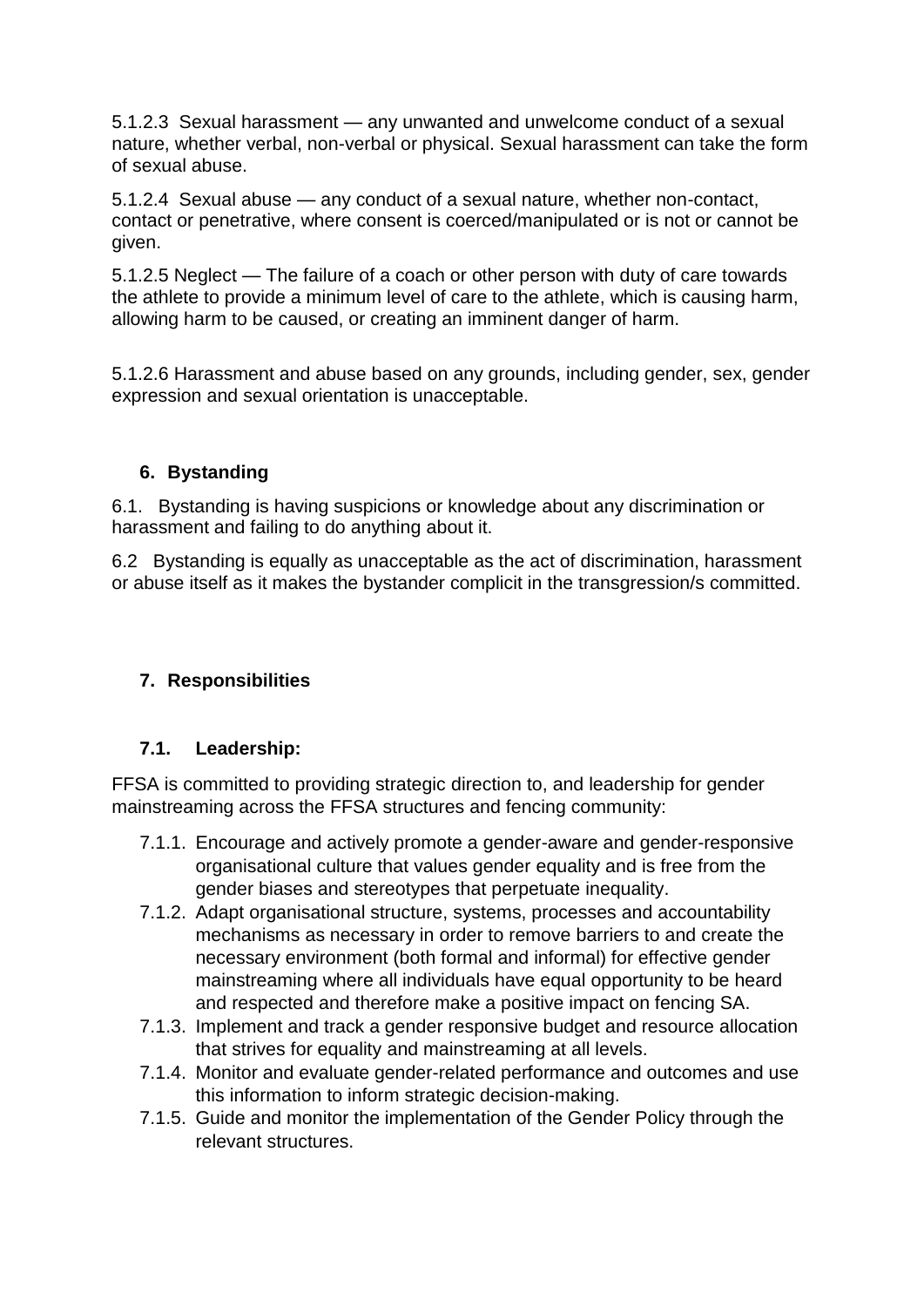#### **7.2. Figures of Authority:**

7.2.1. Vigilance – Being watchful and alert to issues of gender, harassment and discrimination.

7.2.2. Support – Aiding those struggling with issues relating to gender, expression, sexuality, harassment and discrimination.

7.2.3. Respect – Being mindful, aware and accepting of individual differences. Understanding that people are equal and deserving of equal treatment regardless of gender, sex, gender expression or sexual orientation.

7.2.4. Addressing infringements – Resolving offences, in a fair and equal manner, with the health and safety of all participants being the highest priority.

7.2.5. Accessibility – Being available to receive and take up complaints or reports of discrimination, harassment and abuse and report to the relevant structures.

7.2.6. Education – Informing and educating administrators, fencers, parents, coaches, spectators and anyone else involved in the fencing environment about equality, gender, sexual orientation, gender expression, harassment, discrimination, and the protection measures at hand to address and prevent any such transgressions.

#### **7.3. Responsibilities of Fencers:**

7.3.1. Sportsmanship – Respect and appreciation for the participants, accepting wins and losses, regardless of the gender, sex, gender expression or sexual orientation of the participant.

7.3.2. Vigilance – Being watchful and alert to issues of gender, sex, gender expression and sexual orientation.

7.3.3. Respect – Being mindful, aware and accepting of individual differences. Understanding that people are equal and deserving of equal treatment regardless of gender, sex, gender expression and sexual orientation.

7.3.4. Reporting infringements – Informing a relevant figure of authority, if possible the club, district, provincial or national Safeguarding officer, as applicable to the specific circumstances, of any observed or suspected occurrences of harassment, discrimination or abuse related to gender, sex, gender expression and/or sexual orientation.

#### **7.4. Responsibilities of Spectators:**

All Club, District and Provincial Fencing Structures which host competitions, training and other events to which spectators are invited are to ensure the following is adhered to by spectators: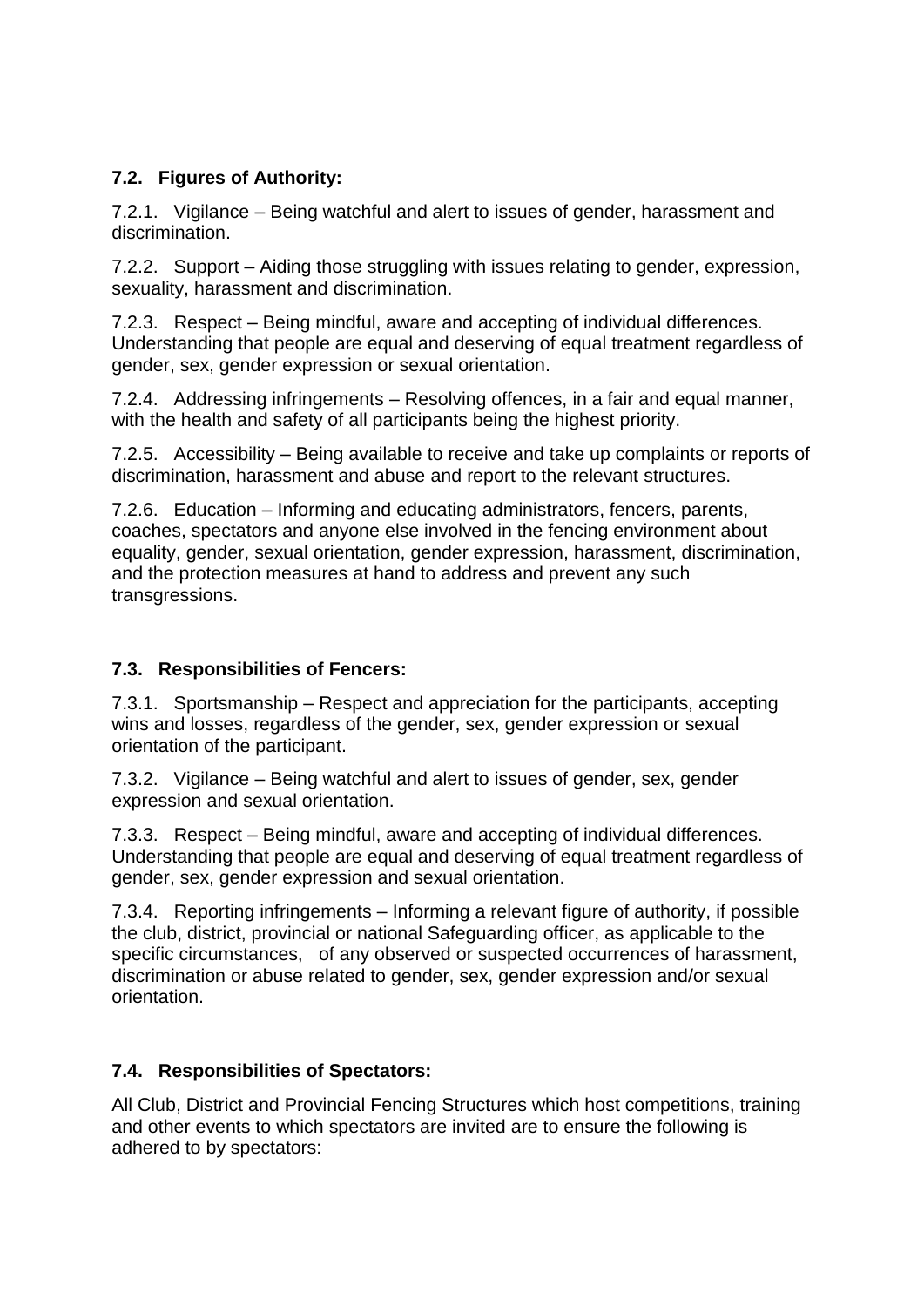7.4.1. Sportsmanship – Respect for all participants, regardless of win or loss, regardless of gender, sex, gender expression or sexual orientation.

7.4.2. Respect – Being mindful, aware and accepting of individual differences. Understanding that people are equal and deserving of equal treatment regardless of gender, sex, gender expression or sexual orientation.

7.4.3. Vigilance – Being watchful and alert to issues of gender, harassment and discrimination.

7.4.4. Reporting infringements – Helping to protect the safety of all participants by informing a relevant figure of authority of any observed or suspected occurrences of harassment, discrimination or abuse related to gender, sex, gender expression and/or sexual orientation.

#### **7.5. Responsibilities of coaches:**

7.5.1. Respect - Being mindful, aware and accepting of individual differences. Understanding that people are equal and deserving of equal treatment regardless of gender, sex, gender expression or sexual orientation.

7.5.2. Vigilance - Being watchful and alert to issues of gender, harassment and discrimination.

7.5.3. Sportsmanship - Respect for all participants, regardless of win or loss, regardless of gender, sex, gender expression or sexual orientation.

7.5.4. Accessibility - Being available and able to receive, take up and appropriately manage complaints or reports of discrimination, harassment and abuse.

7.5.5. Support - Aiding those struggling with issues relating to gender, expression, sexuality, harassment and discrimination.

7.5.6. Education - Informing and educating fencers, parents, and anyone else involved in the fencing environment about equality, gender, sexual orientation, gender expression, harassment, discrimination, and the protection measures at hand to address and prevent any such transgressions.

7.5.7. Protection – Dealing with minor infringements, and reporting infringements on the subject of discrimination, harassment or abuse to the relevant structures and authorities.

#### **8. Education**

8.1. Ongoing education and training for all persons in the fencing community, especially those assuming any leadership and administrative role in the South African fencing environment should undergo diversity and gender training.

8.2. Resources for the ongoing education of fencers, parents, spectators, coaches and referees on the subject of anti-discrimination and diversity will be made available, inter alia, FFSA website.